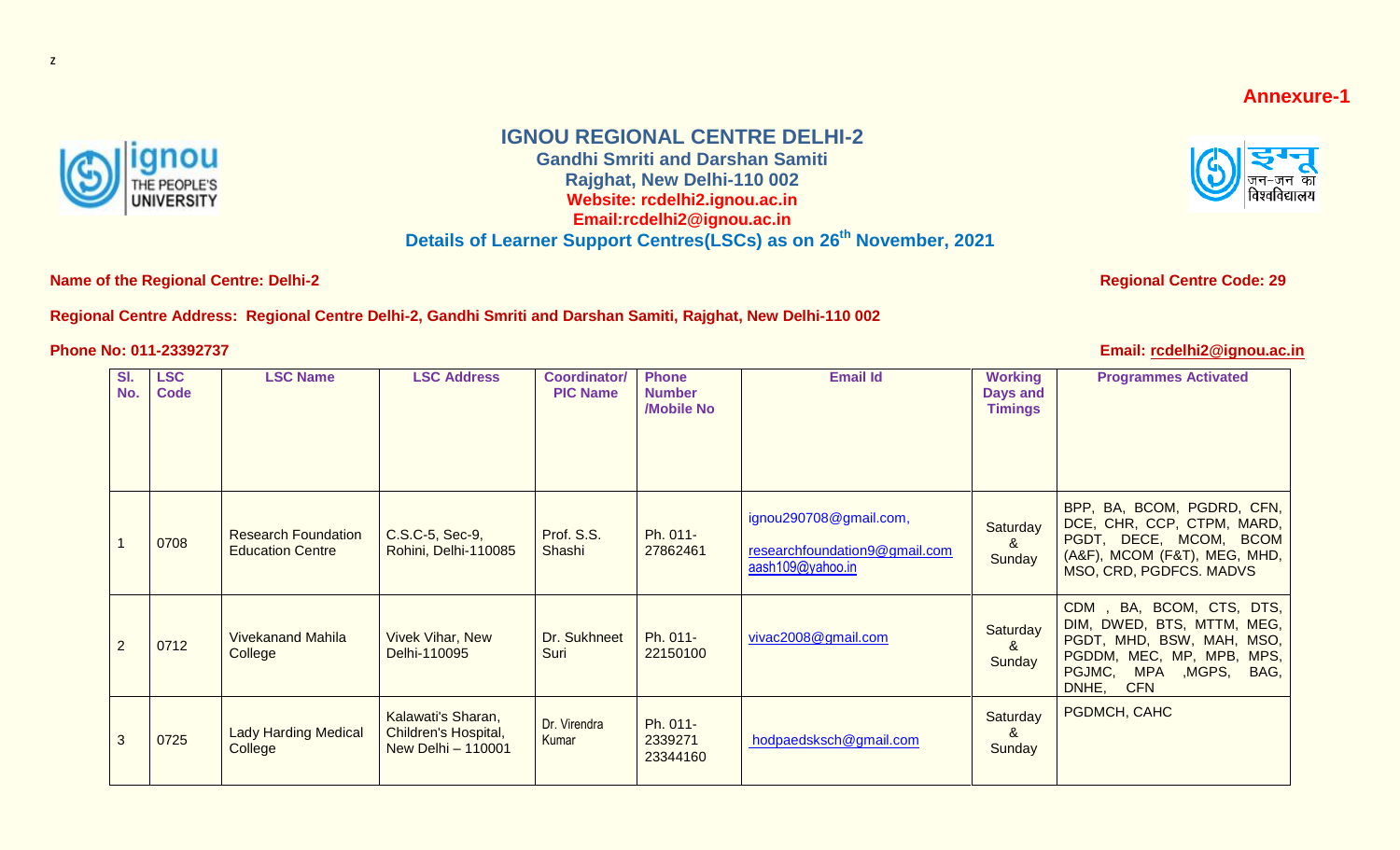| $\overline{4}$ | 0729          | Swami Shradhanand<br>College, University of<br><b>Delhi</b>                                             | Alipur, New Delhi-<br>110036                                              | Dr. Parveen<br>Garg             | Ph:<br>27207199<br>27206722<br>,27202278         | ignou0729@gmail.com,                                                       | Saturday<br>8 <sub>o</sub><br>Sunday | BPP, BA, BCOM, B.SC, CTS, BTS,<br>MTTM, CNCC, CFN, PGDT, DCE,<br>CHR, CCP, MEG, CPLT, BSW,<br>MSW, PGDSW, PGDRD, MPA,<br>MEC,<br>MCOM,<br>MHD,<br>MPS,<br>PGDESD, MAH, MGPS, PGCAP,<br><b>PGDFCS, BAG</b>               |
|----------------|---------------|---------------------------------------------------------------------------------------------------------|---------------------------------------------------------------------------|---------------------------------|--------------------------------------------------|----------------------------------------------------------------------------|--------------------------------------|-------------------------------------------------------------------------------------------------------------------------------------------------------------------------------------------------------------------------|
| 5              | 0731          | <b>PC Training Institute</b>                                                                            | PCTI House, UU-11,<br>North Pitampura,<br>Delhi-110034                    | Mr. Anil<br>Aggrawal            | Ph.01-<br>27347789,<br>07347676,<br>27347796     | ignou290731@gmail.com,<br>anilagarwal@pctiltd.com,<br>devendra@pctiltd.com | <b>All Days</b>                      | CIT, BCA, MCA, MCOM, BCOM,<br>BA, MP, ACPDM, BCOM(A&F),<br>MCOM(F&T),<br>CBS,<br>MPB,<br>PGDIBO, DIM, BPP, DECE, CNM,<br>PGDIS, PGCIS, ACISE, CISE,<br>CFL, PGDUPDL, ACPSD, MADVS                                       |
| $6\phantom{1}$ | 0734D<br>(PH) | Amar Jyoti<br><b>Rehabilitation &amp;</b><br><b>Research Centre</b><br>(Amar Jyoti Charitable<br>trust) | Kardardooma, Vikas<br>Marg, New Delhi-110<br>092                          | Dr. Ravi<br><b>Shankar Ravi</b> | Ph: 011-<br>22378516<br>22372173<br>22375205     | Ignou290734@gmail.com                                                      | Saturday<br>&<br>Sunday              | PGJMC, BLIS, DNHE, DECE, CIG,<br>CNCC, CTE, CTPM, PGDAPP,<br>BPP, BA, BCOM, CFE, MEG,<br>MHD, BTS, MSC(CFT), MAPC,<br>MPS, MLIS, BSW, MGPS                                                                              |
| $\overline{7}$ | 0740D<br>(W)  | All India Woman's<br>Conference                                                                         | 2nd Floor, Sarojini<br>House, 6-Bhagwan<br>Das Road, New Delhi-<br>110001 | Ms. Monika<br>Khurana           | Ph:- 011-<br>23388371,<br>23381165,<br>23389680, | ignou290740d@gmail.com,                                                    | Saturday<br>&<br>Sunday              | CIT, BCA, MCA, MSW, BCOM, BA,<br><b>BSW</b>                                                                                                                                                                             |
| 8              | 0769          | Shyam Lal College,<br>University of Delhi                                                               | G.T. Road, Shahdara,<br>Delhi-110032                                      | Sh. Vinod<br>Kumar              | Ph:- 011-<br>22324086,<br>22322201,              | ignousc0769@gmail.com,                                                     | Saturday<br>$\alpha$<br>Sunday       | BPP, BA, BCOM, BTS, PGDIBO,<br>MEG, CIT, BCA, MCA, BSW,<br>MSW, MPS, MCOM, MAH, MPA,<br>MSO, MEC, PGDDM, MPB, MP,<br>BCOM(A&F), MCOM (F&T), MHD,<br>DIM, MGPS, MCOM(BP &CG),<br>MCOM(MA&FS), CNM, PGCAP,<br>PGDSWT, BAG |
| 9              | 0774P         | <b>Maulana Azad Medical</b><br>College                                                                  | <b>Bahadur Shah Zafar</b><br>Marg, New Delhi-<br>110002                   | Dr. Suneela<br>Garg             | Ph:- 011-<br>23231478,<br>23239271-79            | ignou290774@gmail.com,<br>gargsuneela@gmail.com                            | Saturday<br>8 <sub>x</sub><br>Sunday | <b>PGDGM</b>                                                                                                                                                                                                            |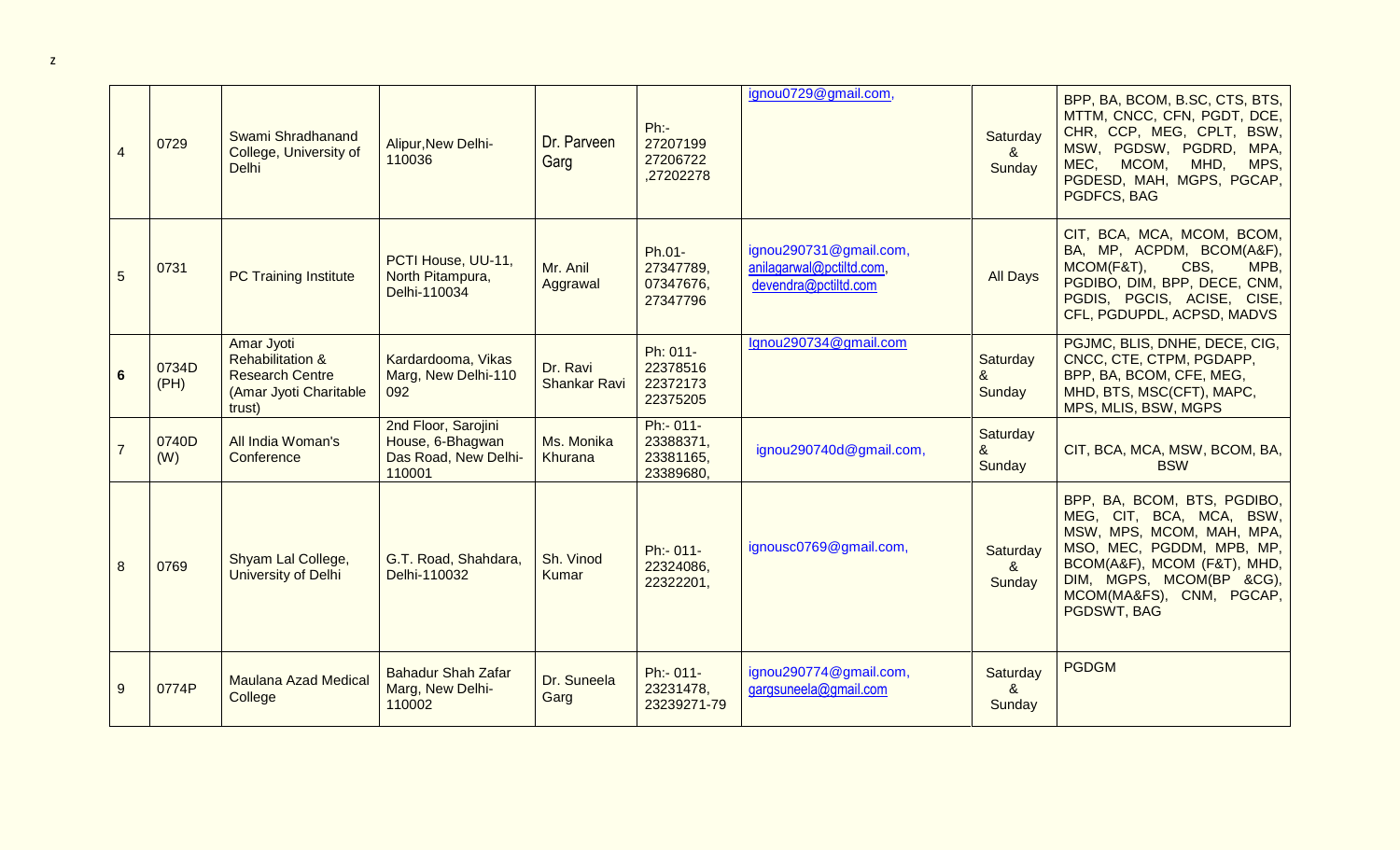| 10 | 07106<br>(P) | Salokaya College of<br><b>Nursing</b>                | <b>Near Rithala Metro</b><br><b>Station, Metro Piller</b><br>No-468, Plot No. -<br>1147 Rohini, Delhi-<br>110085 | Mrs. Manju<br>Sudan        | Ph:011-<br>27933309                | ignou2907106@gmail.com,<br>salokaya@gmail.com                                        | Saturday<br>&<br>Sunday                     | CNIN, CMCHN                                       |
|----|--------------|------------------------------------------------------|------------------------------------------------------------------------------------------------------------------|----------------------------|------------------------------------|--------------------------------------------------------------------------------------|---------------------------------------------|---------------------------------------------------|
| 11 | 07112D       | Jan Shikshan<br>Shansthan                            | EE Block,<br>Jahangirpuri, Delhi-<br>110033                                                                      | Mr. Bhupesh<br>Singh       | Ph:-011-<br>27633453,<br>27636181  | jss_prayas@rediffmail.com,<br>issprayas@gmail.com                                    | Saturday<br>&<br>Sunday                     | DWED, CTS, CAFÉ, DAFE, CFN,<br>CHR, BPP, CCP.     |
| 12 | 07120P       | Dr. R. M. L. Hospital                                | <b>Baba Kharak Singh</b><br>Marg, New Delhi-<br>110001                                                           | Dr. Dheeraj<br><b>Bahl</b> | Ph:- 011-<br>23747027<br>,23404352 | dr.dheerajbahl@rediffmail.com<br>snehbhatnagar69@gmail.com<br>ignou2907120@gmail.com | Saturday<br>&<br>Sunday                     | <b>PGDHHM</b>                                     |
| 13 | 29006P       | Ahilya Bai College of<br><b>Nursing</b>              | Lok Nayak Hospital,<br><b>New Delhi - 110002</b>                                                                 | Ms. Ellen<br><b>Beck</b>   | Ph:- 011-<br>23230823              | ellenbeck11@gmail.com;<br>anjupandey80@gmail.com                                     | Saturday<br>8 <sub>1</sub><br>Sunday        | <b>BSC(Nursing)</b>                               |
| 14 | 29010        | <b>Tecnia Institute</b>                              | 5 PSP Madhuban<br>Chowk, Rohini, Delhi-<br>110085                                                                | Mr. Sachin<br>Sabharwal    | Ph.No. 011-<br>27550012-14         | tias_tech1@rediffmail.com,<br>sachinsabh@gmail.com                                   | Saturday<br>8 <sub>1</sub><br>Sunday        | MCA, BCA, CIT, MP, MCOM,<br>PGDIBO, BPP, BA, BCOM |
| 15 | 29032        | Jagannath Institute of<br><b>Management Sciences</b> | Plot No.2, Community<br>Centre, Sector-3,<br>Rohini, Delhi-110085                                                | Ms. Nirmal<br>Bhatnagar    | Ph:-011-<br>45184100,<br>27519276, | nirmalbht@gmail.com,<br>nirmalbht@jimsindia.org                                      | Saturday<br>$\boldsymbol{\alpha}$<br>Sunday | MP, BBARL, PGJMC, MCA, BCA,<br>CIT, MEG, BTS      |
| 16 | 29037P       | <b>Maulana Azad Medical</b><br>College               | Room No.- 117, B.L.<br>Taneja Block, 1st<br>Floor, Bahadur Shah<br>Zafar Marg, New<br>Delhi-110002               | Dr. S.<br>Anuradha         | Ph:- 011-<br>23213577              | drsanuradha@gmail.com                                                                | Saturday<br>$\alpha$<br>Sunday              | <b>PGDHIVM</b>                                    |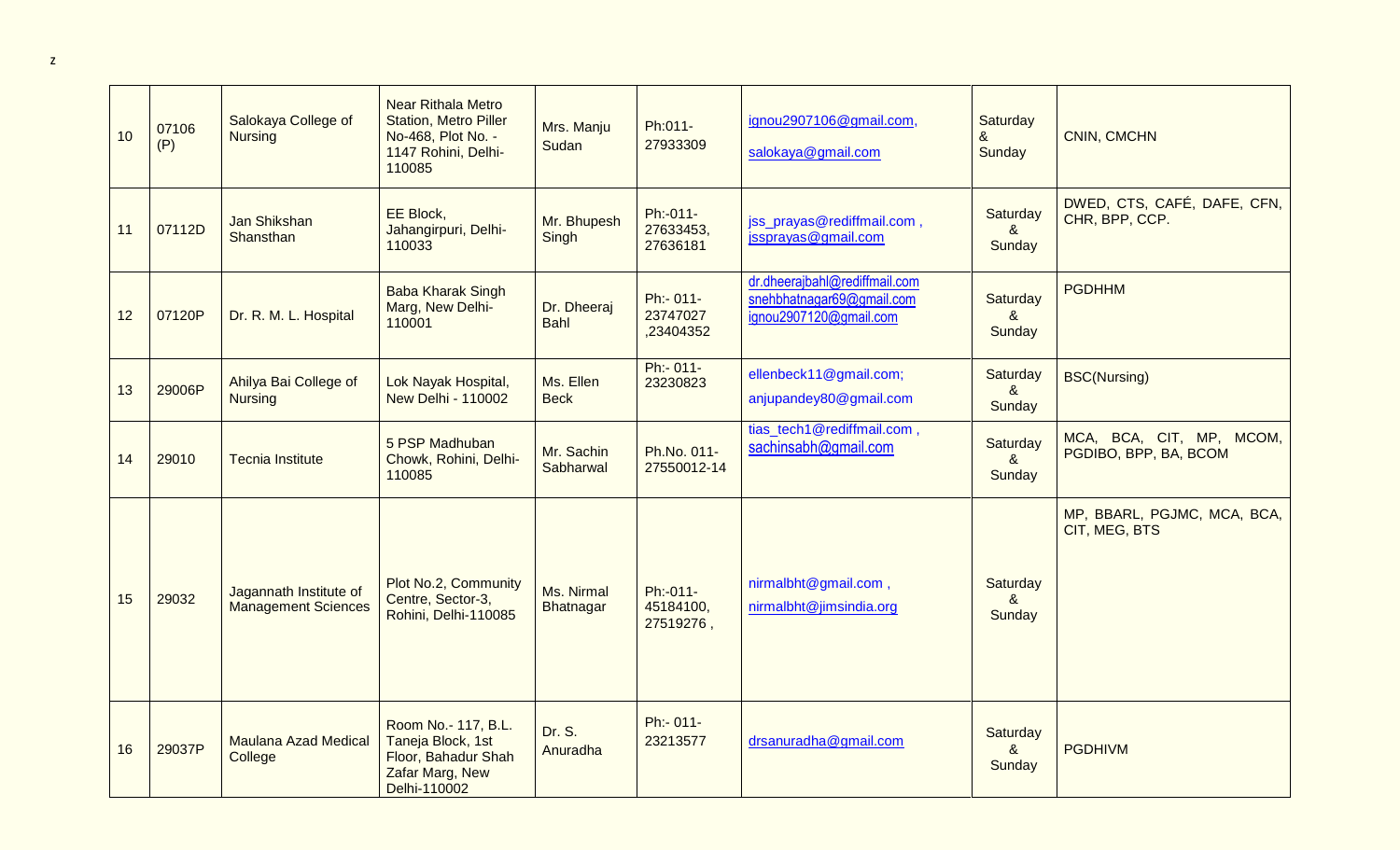| 17 | 29039P | <b>IGNOU, Special Study</b><br>Centre,<br>Central Jail No-10,      | Rohini, Sector - 19,<br>Delhi-110089                                                                                | Sh. Sunder<br><b>Bora</b>          | Ph: 011-<br>27857294               | sdjr tihar@nic.in                                                               | Saturday<br>&<br>Sunday              | BPP, BA, BCOM, DAFE, CAFÉ,<br><b>CHR</b>                                                                                                                                                                                                                                        |
|----|--------|--------------------------------------------------------------------|---------------------------------------------------------------------------------------------------------------------|------------------------------------|------------------------------------|---------------------------------------------------------------------------------|--------------------------------------|---------------------------------------------------------------------------------------------------------------------------------------------------------------------------------------------------------------------------------------------------------------------------------|
| 18 | 29040  | Lakshmi Bai College,<br>University of Delhi                        | <b>Ashok Vihar, Phase-</b><br>III, New Delhi-110052                                                                 | Dr. Lata<br>Sharma                 | Ph:011-<br>27308598,27<br>304076   | ignousc29040@gmail.com,<br>lbcbhuwan@gmail.com                                  | Saturday<br>8 <sub>1</sub><br>Sunday | MSW, MHD, MPS, MEC, MAH,<br>MCOM, MEG, MGPS                                                                                                                                                                                                                                     |
| 19 | 29045  | <b>School of Professional</b><br>Development                       | AG - 22, Ring Road,<br><b>Shalimar Bagh, New</b><br>Delhi-110088                                                    | Mr. Sumit                          | Ph:- 011-<br>45094720              | ignou29045@gmail.com,                                                           | Saturday<br>&<br>Sunday              | CIT, BCA, MCA, BCOM, PGDIBO,<br>CBS, BPP, CTE, BCOM (A&F),<br>BCOM (CA&A), BCOM (F&CA),<br>(BP&CG),<br><b>MCOM</b><br><b>MCOM</b><br>(MA&FS), MCOM (F&T), MCOM,<br>MP, BBARL, PGDUPDL, MEG,<br>CFE, PGDSS, PGDT, MADVS,<br>MHD, PGDIS, ACISE, PGDAST,<br>PGDIPR, CCP, CHR, MATS |
| 20 | 29046D | Vision Institute of<br><b>Advanced Studies</b>                     | Plot No-4, Pocket A-1,<br>Sector-8, Rohini, New<br>Delhi-110085                                                     | Ms. Kusum<br>Gupta                 | Ph:-011-<br>2794814,<br>27945852   | visionrohini@gmail.com,<br>visioncentrehead@gmail.com                           | Saturday<br>&<br>Sunday              | BPP, BA, BCOM, MHD, MEG,<br>MPA, MSW, MAPC, MSCCFT,<br><b>PGDCFT</b>                                                                                                                                                                                                            |
| 21 | 29047D | <b>Manovikas Charitable</b><br>Society                             | 60-A, Radheypuri<br>Extn.-1, Jagatpuri<br>Crossing, Delhi-<br>110051                                                | Dr. Alok<br>Kumar<br><b>Bhuwan</b> | Ph:- 011-<br>22377771              | manovikasy2k@yahoo.com,<br>manovikassy2k@yahoo.com,<br>sangeeta@manovikas.co.in | Saturday<br>&<br>Sunday              | BSW, BPP, BA, MSW, MSWC,<br>CAFÉ, DAFE, ACPSD                                                                                                                                                                                                                                   |
| 22 | 29049P | <b>International Institute</b><br>of Adult & Lifelong<br>Education | C/o Indian Adult<br><b>Education Association</b><br><b>House, 17-B,</b><br>Indraprastha Estate,<br>New Delhi-110002 | Ms. Kalpana<br>Kaushik             | Ph:<br>23379306                    | iaeadelhi@gmail.com                                                             | Saturday<br>8 <sub>o</sub><br>Sunday | MAAE, PGDAE, PGCAE                                                                                                                                                                                                                                                              |
| 23 | 29050  | Shyam Lal College<br>(Eve.) University of<br><b>Delhi</b>          | G.T. Road, Shahdara,<br>Delhi-110032                                                                                | Dr. Kumar<br>Prashant              | Ph:- 011-<br>22324883,<br>22324078 | kprashant.du@gmail.com                                                          | Saturday<br>8 <sub>o</sub><br>Sunday | DBPOFA, MCOM, MSCMACS,<br>MAPY, MHD, MEG, MTTM, BTS,<br>MAGD, MATS, MPS, MGPS,<br>MAWGS, MPA, MAH, MEC,<br>PGDIBO, BA                                                                                                                                                           |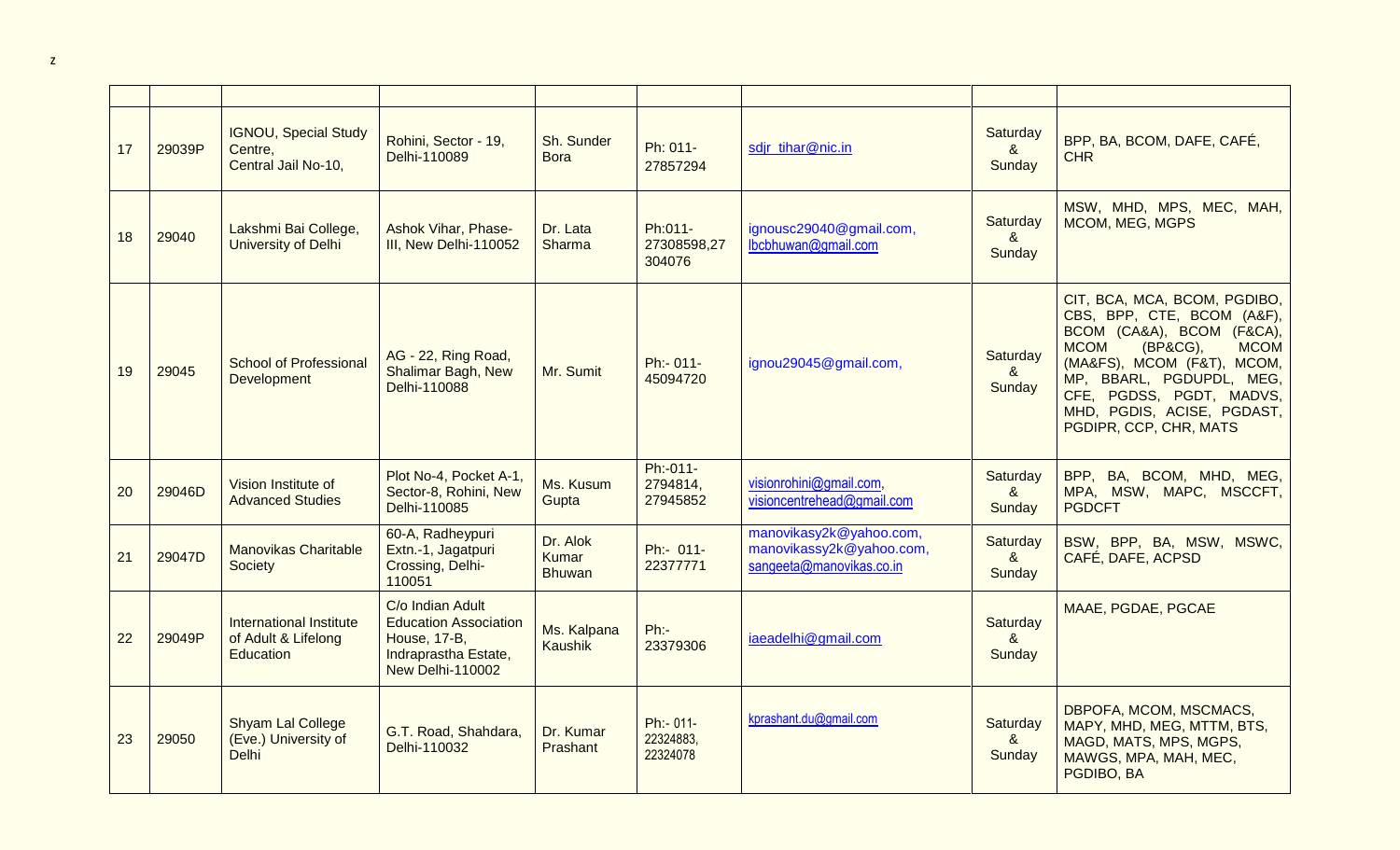| 24 | 29052  | Hansraj College, DU                                                                                                                          | Mahatma Hansraj<br>Marg, Malka Ganj,<br>Delhi -110007                          | Dr. Sushil<br>Kumar              | Ph. 011-<br>27667747/<br>27667458              | ignousushil@gmail.com<br>ignouhrc29052@gmail.com | Saturday<br>$\alpha$<br>Sunday              | BSC, MCOM, BCOM, BSCG                                                                                                                       |
|----|--------|----------------------------------------------------------------------------------------------------------------------------------------------|--------------------------------------------------------------------------------|----------------------------------|------------------------------------------------|--------------------------------------------------|---------------------------------------------|---------------------------------------------------------------------------------------------------------------------------------------------|
| 25 | 29053P | Department of<br><b>Psychiatry and Drug</b><br><b>Addiction Centre</b><br><b>Lady Harding Medical</b><br>College and SSSK<br><b>Hospital</b> | <b>Lady Harding Medical</b><br>College and SSSK<br>Hospital, New Delhi         | Dr. Dinesh<br>Kataria            |                                                | Ihmcignou@gmail.com                              | Saturday<br>$\boldsymbol{\alpha}$<br>Sunday | PGDMH, PGDCFT, MSCCFT                                                                                                                       |
| 26 | 29055P | <b>Maulana Azad Medical</b><br>College<br>Department of<br>Microbiology                                                                      | Department of<br>Microbiology, Bahadur<br>Shah Zafar Marg,<br>New Delhi-110002 | Dr. C.P.<br>Baveja               | Ph: 011-<br>27604150                           | chcwmmamc@gmail.com                              | Saturday<br>$\boldsymbol{\alpha}$<br>Sunday | <b>CHCWM</b>                                                                                                                                |
| 27 | 29056D | <b>IGNOU SPECIAL -</b><br><b>JAIL CENTRE</b><br><b>Mandoli Jail</b>                                                                          | New Delhi-110093                                                               | Sh. Ramesh<br>Chander<br>Kalia   |                                                | scjm11-tihar@gov.in                              | Saturday<br>8 <sub>x</sub><br>Sunday        | BA, CRD, CHR, CTS, CLD, CFN,<br>CNCC, ACE, DCE, DTS, BAG                                                                                    |
| 28 | 29057  | Satyawati College<br>(Morning), University<br>of Delhi                                                                                       | Ashok Vihar, Phase-III,<br>Delhi-110052                                        | Dr. Ratnesh<br>Kumar<br>Tripathi | Ph: 011-<br>27240406,<br>27219570              | Ignou29057@gmail.com                             | Saturday<br>$\boldsymbol{\alpha}$<br>Sunday | BA, MHD, BAG                                                                                                                                |
| 29 | 29058  | <b>Zakir Hussain</b><br>College, University of<br>Delhi                                                                                      | Jawahar Lal Nehru<br>Marg, New Delhi-<br>110002                                | Mr. RaviKant                     | Ph: 011-<br>23232218,<br>23232219,<br>23233420 | ignousc29058@gmail.com                           | Saturday<br>$\boldsymbol{\alpha}$<br>Sunday | BSC, PGDAC, BSCG, MSCENV                                                                                                                    |
| 30 | 29060  | Mata Sundri College<br>for Women<br>University of Delhi                                                                                      | Mata Sundri lane, New<br>Delhi-110002                                          | Mrs.<br>Charanjeet<br>Kaur       | Ph:011-<br>23237291                            | matasundricollege.du@gmail.com                   | Saturday<br>$\boldsymbol{\alpha}$<br>Sunday | BAG, MAH, MPS, MHD, MEG,<br>DCE, CFE, CTE, BCOM,<br>BCOM(CA&A), BCOM(F&A)                                                                   |
| 31 | 29061  | Aditi Mahavidyala,<br>University of Delhi,                                                                                                   | Auchandi Road,<br>Bawana,<br>Delhi-110 039                                     | Ritu<br>Dr.<br>Sharma            | $Ph : -11-$<br>27751317                        | aditiignou29061@gmail.com                        | Saturday<br>8 <sub>1</sub><br>Sunday        | BAG, BECOMG, MCOM, MHD,<br><b>PGDT</b>                                                                                                      |
| 32 | 29062  | <b>Sri Guru Gobind Singh</b><br><b>College of Commerce</b>                                                                                   | T.V.Tower,<br>Pitam<br>Pura, Delhi-110 034                                     | Dr. Harpreet<br>Singh            | Ph:-011-<br>27321109,<br>27321528              | Ignousc29062@gmail.com                           | Saturday<br>&<br>Sunday                     | MEC,<br>MCOM(MA&FS),<br>MCOM(BP&CG),<br>MCOM(F&T),<br>MCOM,<br>BCOM(CA&A),<br>BCOM(F&CA),<br>BCOM(A&F),<br><b>BCOMG, PGDIBO &amp; BBARL</b> |

z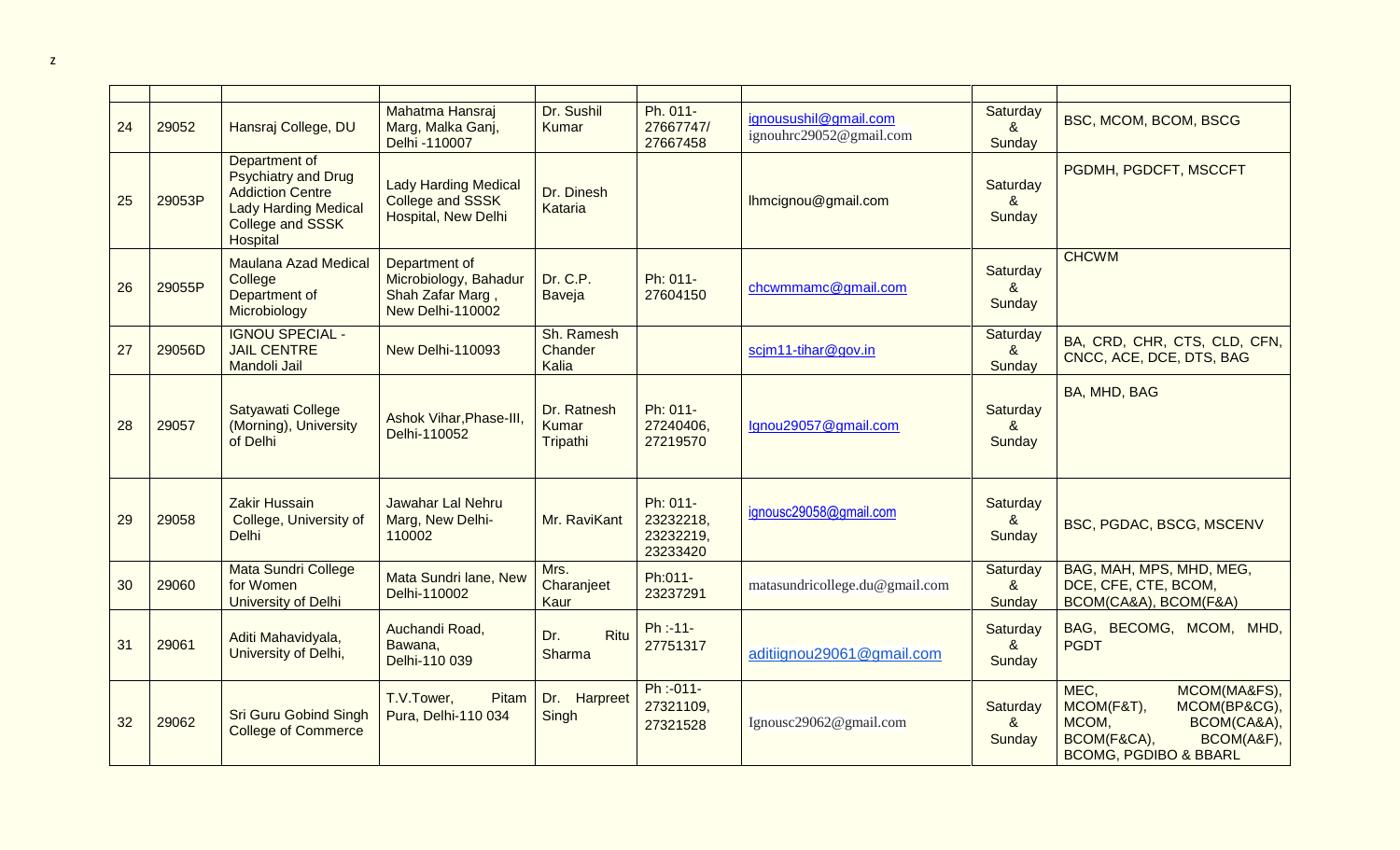| 33 | 29063 | Satyawati College<br>(Evening),<br><b>University of Delhi</b> | Ashok Vihar,<br>Phase-III,<br>Delhi-110052 | Dr.<br><b>Bharat</b><br>Singh | Ph. No-<br>$011 -$<br>27213402 | ignou@satyawatie.du.ac.in | Saturday<br>Sunday | BAG, MAH, MHD |
|----|-------|---------------------------------------------------------------|--------------------------------------------|-------------------------------|--------------------------------|---------------------------|--------------------|---------------|
|----|-------|---------------------------------------------------------------|--------------------------------------------|-------------------------------|--------------------------------|---------------------------|--------------------|---------------|

## **ABEYANCE LSCs**

| SI.<br>No.     | <b>LSC</b><br><b>Code</b> | <b>LSC Name</b>                                                         | <b>LSC Address</b>                                                              | <b>Coordinator/</b><br><b>PIC Name</b> | <b>Phone</b><br><b>Number</b>                    | <b>Email Id</b>                                | <b>Working</b><br>Days and | <b>Programmes Activated</b>                |
|----------------|---------------------------|-------------------------------------------------------------------------|---------------------------------------------------------------------------------|----------------------------------------|--------------------------------------------------|------------------------------------------------|----------------------------|--------------------------------------------|
|                |                           |                                                                         |                                                                                 |                                        | /Mobile No                                       |                                                | <b>Timings</b>             |                                            |
|                | 0730                      | C.C.I.T                                                                 | 527, Patparganj<br><b>Industrial Estate,</b><br>Patparganj,<br>New Delhi-110092 |                                        | Ph:- 011-<br>22162110,<br>22140953               | pritamdelhiind@yahoo.com                       | Saturday<br>&<br>Sunday    | CIT, BCA, MCA, BPP, BA, BCOM               |
| $\overline{2}$ | 0763P                     | <b>Institute of Resource</b><br>Management &<br>Economic<br>Development | 2B, Institutional Area,<br>Karkardooma<br>Delhi-110092                          | <b>Sh. P.K.</b><br><b>Sharma</b>       | Ph:- 011-<br>22377199,<br>22374975               | ignou290763@gmail.com,<br>irmed7@gmail.com     | Saturday<br>&<br>Sunday    | CIT, BCA                                   |
| 3              | 0772                      | Acharya Institute of<br><b>Professional Studies</b>                     | 2647, Hudson Lane,<br>North Campus Delhi-<br>110009                             | Ms. Anchal<br>Jain                     | Ph:- 011-<br>27216118,47<br>058208,<br>47058209. | aips0772@gmail.com,<br>ignou290772@gmail.com   | Saturday<br>&<br>Sunday    | CIT, BCA, BPP, BA, BCOM, MP,<br><b>MCA</b> |
| $\overline{4}$ | 0776P                     | Universal Institute of<br>Computers and<br><b>Technology</b>            | Block-A, UPS<br>Campus, Preet Vihar,<br>Delhi-110092                            | Ms. Jyoti                              | Ph:-011-<br>22440117/<br>55298815                | ignou290776@gmail.com,<br>jyoti goel@yahoo.com | Saturday<br>&<br>Sunday    | CIT, BCA, MCA, ACPDM, CNM,<br><b>BBARL</b> |

z